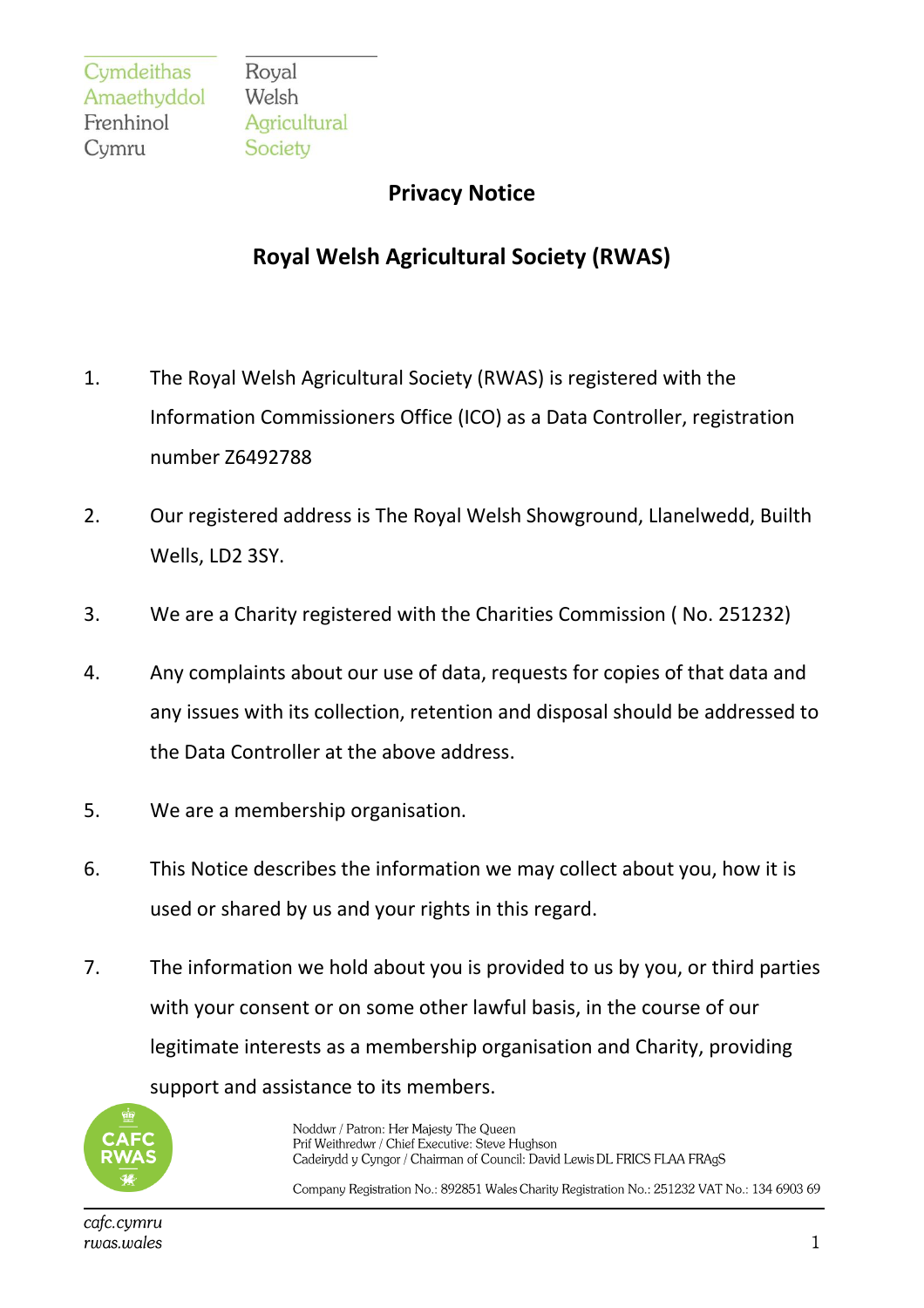- 8. We only collect data about you that you provide to us or that we request from you save as outlined in paragraph 17 below.
- 9. We only hold data if we have a lawful basis for doing so.
- 10. The data we keep is limited to the data we need to undertake our role as a Society and as a Charity.
- 11. All organisations that process personal data must only do so for a lawful reason. We therefore only hold and/or process data for one of the following reasons:
- 11.1. With your consent;
- 11.2. To perform or anticipate entering into a contract;
- 11.3. To fulfill a legal obligation;
- 11.4. To protect vital interests of a data subject or another;
- 11.5. To perform a task in the public interest or in an official capacity;
- 11.6. In furtherance of legitimate interests of ourselves or a third party.
- 12. You have the right to be informed about the information we hold about you and what we use it for; you can ask for a copy of any personal information we hold; you can ask us to correct any inaccuracies; you can ask us to stop sending you information and in some circumstances you can ask us to delete all personal data we hold on you before we delete it.
- 13. Most of the information we hold is on the basis of your consent as members of the Association; in furtherance of a contract or anticipation of entering in to one, or on the basis of a legitimate interest.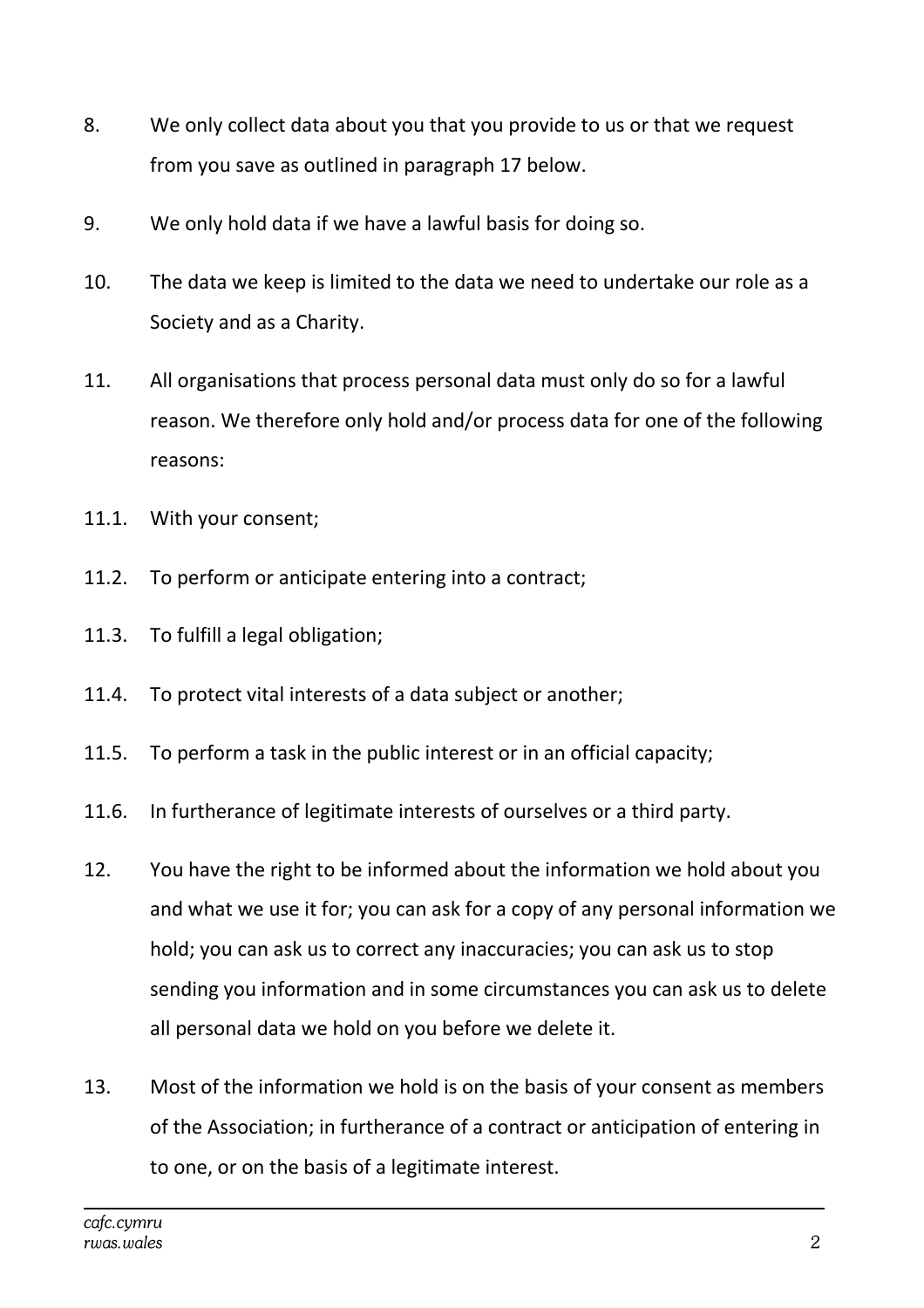- 14. Information that details your rights in this regard can be found on the website of the Information Commissioners Office. If you are unhappy with how we deal with you, you can complain to them.
- 15. To request access to that outlined at paragraph 8 above please contact us at the address above or through contact details on our website.
- 16. We may contact you in such a manner and for purposes that you would reasonably expect us to do so.
- 17. We will retain your data unless you ask us to delete it for as long as it needs to be held in furtherance of our charitable objectives; for necessary administrative purposes; in furtherance of any legal obligation we hold and if there are overriding business interests, such as the safety and security of others to do so.
- 18. We will share your personal information internally and with third parties and other stakeholders, including government departments held in furtherance of our charitable objectives; for necessary administrative purposes; in furtherance of any legal obligation we hold and if there are overriding business interests, such as the safety and security of others to do so.
- 19. Our website uses "cookies" for analytical purposes. Through their use we are able to track visitors to our website to improve the user experience. Although it traces IP addresses, all personal data other than the address is not collected.
- 20. We have a Data Protection Policy that can be inspected upon reasonable request.